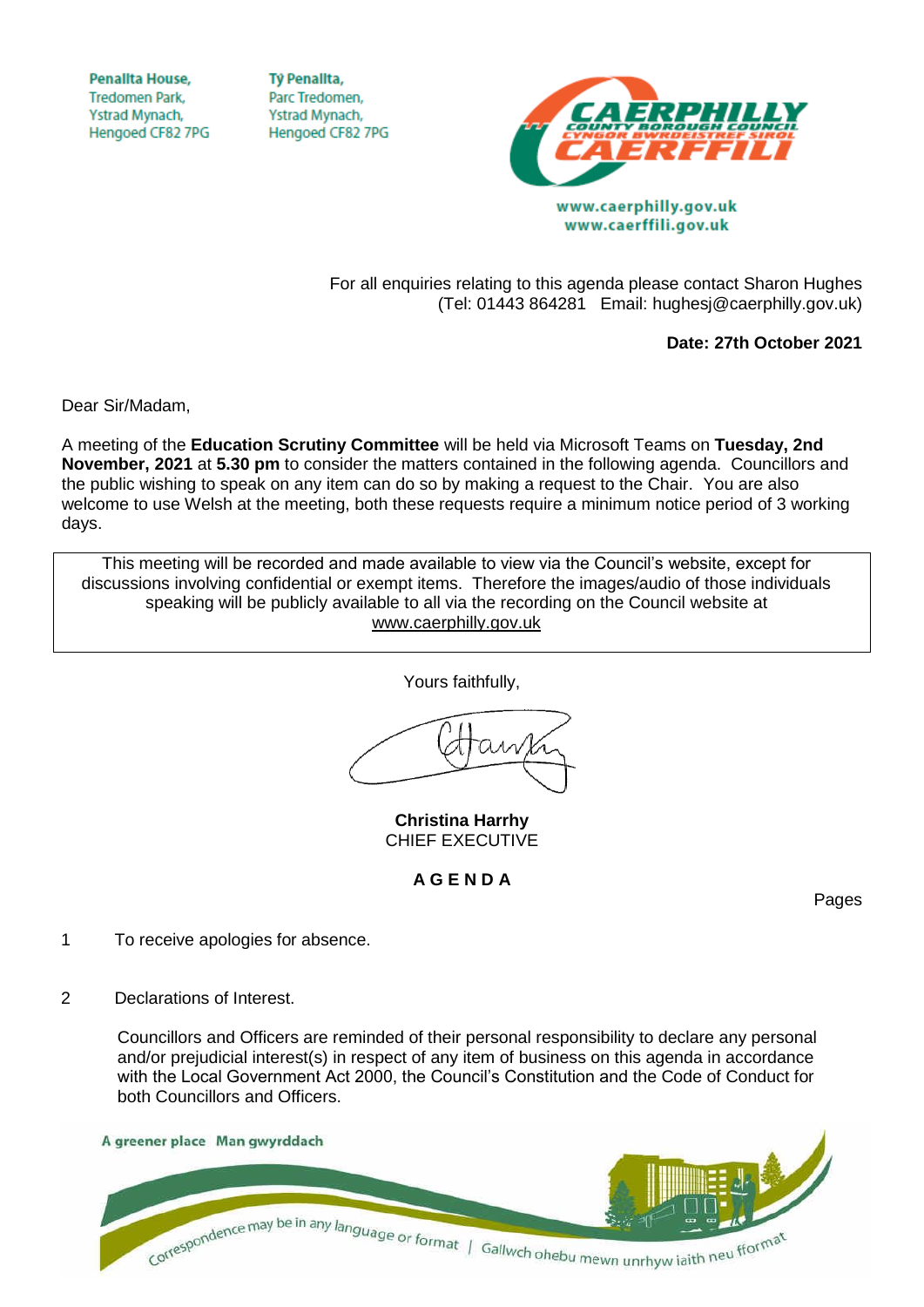To approve and sign the following minutes: -

- 3 Education Scrutiny Committee held on 21st September 2021.
- 4 Consideration of any matter referred to this Committee in accordance with the call-in procedure.
- 5 Education Scrutiny Committee Forward Work Programme.
- 6 To receive and consider the following Cabinet Reports\*:
	- 1. 21<sup>st</sup> Century Schools Band B Programme Update on Phase 2 13th October 2021.

*\*If a member of the Scrutiny Committee wishes for any of the above Cabinet reports to be brought forward for review at the meeting please contact Sharon Hughes, 01443 864281, by 10.00 a.m. on Monday 1st November 2021.*

To receive and consider the following Scrutiny reports: -

7 21st Century Schools and Colleges Band B Programme - Consultation in Respect of Proposals for Llancaeach Junior School/Llanfabon Infants School, Plasyfelin Primary School and a Centre for Vulnerable Learners.

19 - 118

 $1 - 6$ 

7 - 18

- 8 Youth Service Pilot Update Presentation.
- 9 Welsh in Education Strategic Plan 2022-2032.

119 - 176

## **Circulation:**

**Councillors** Mrs E.M. Aldworth, C. Andrews (Vice Chair), P.J. Bevan, A. Collis, W. David, A. Farina-Childs, Ms J. Gale, D.T. Hardacre, D. Havard, M.P. James, Mrs B. A. Jones, B. Miles, Mrs G.D. Oliver, Mrs T. Parry (Chair), J.E. Roberts and J. Simmonds

## **Co-opted Members**:

**Cardiff ROC Archdiocesan Commission for Education Representative** (with voting rights on educational matters) Mr M. Western

**Parent Governor Representatives** (with voting rights on educational matters) G. James (Parent Governor Representative) and Tracy Millington (Parent Governor Representative)

**Outside Body Representatives** (without voting rights) Mrs J. Havard (NEU) and Mrs P. Ireland (NEU)

**Caerphilly Governors Association** (without voting rights) Mr D Davies